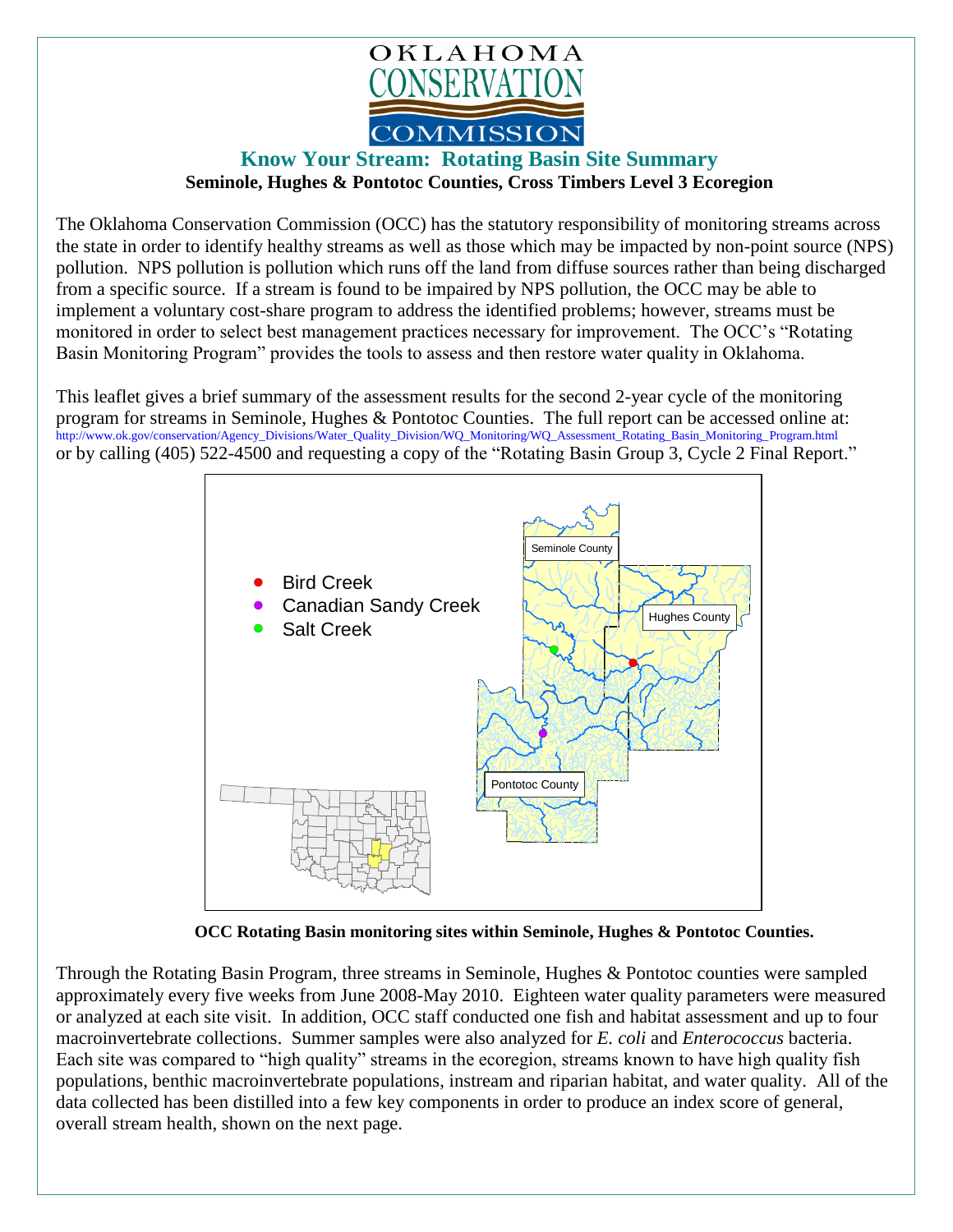**Summary of general stream health as determined by comparison to high quality streams in the Cross Timbers ecoregion and by assessment using Oklahoma State Water Quality Standards***†***.**

|                                | <b>Good</b>                           |                   | <b>Poor</b>       |
|--------------------------------|---------------------------------------|-------------------|-------------------|
| moderate<br>good<br>poor       | <b>Canadian Sandy</b><br><b>Creek</b> | <b>Salt Creek</b> | <b>Bird Creek</b> |
| <b>Overall Stream Health</b>   | 41                                    | 41                | 21                |
| Phosphorus                     | 5                                     | 5                 |                   |
| Nitrogen                       | 5                                     | 5                 |                   |
| Ammonia                        | 5                                     | 5                 | $-5$              |
| Dissolved Oxygen               | 5                                     | 5                 | 5                 |
| pH                             | 5                                     | 5                 | 5                 |
| Turbidity                      | 5                                     | 5                 | 5                 |
| Salts (chloride, sulfate, TDS) | 5                                     | 5                 | 5                 |
| Fish                           |                                       |                   | 3                 |
| Macroinvertebrates             | 5                                     | 5                 |                   |
| Instream/Riparian Habitat      | 5                                     | 5                 | 5                 |
| Bacteria                       | $-5$                                  | $-5$              | $-5$              |
|                                | Scale of 1-5 with 5 being the best    |                   |                   |

KEY:  $1 =$  Significantly worse than high quality sites

 $3 =$  Not as good as high quality sites but not impaired

 $5 =$  Equal to or better than high quality sites

 $-5 =$  Impaired by state standards

**Note: Most streams in Oklahoma are classified as impaired by at least one type of bacteria.**

**Canadian Sandy Creek (OK520600-03-0010D):** This stream is listed as impaired by state standards for bacteria. The fish community was of significantly lower quality compared to high quality sites in the ecoregion. All other parameters were comparable to high quality sites within the ecoregion.

**Salt Creek (OK520800-03-0010D):** This stream is listed as impaired by state standards for bacteria. The fish community was of significantly lower quality compared to high quality streams in the ecoregion. All other parameters were comparable to high quality sites in the ecoregion.

**Bird Creek (OK520800-01-0050G):** This stream is listed as impaired by state standards for elevated ammonia and bacteria levels. The phosphorus and nitrogen concentrations were significantly elevated in relation to the high quality sites in the ecoregion. The fish and macroinvertebrate communities were of slightly and significantly lower quality, respectively, in comparison to high quality sites in the ecoregion.

*† The use of Oklahoma Water Quality Standards to assess streams and the 2010 results are described in the DEQ's 2010 Integrated Report, accessible online at: http://www.deq.state.ok.us/wqdnew/305b\_303d/2010\_integrated\_report\_entire\_document.pdf*